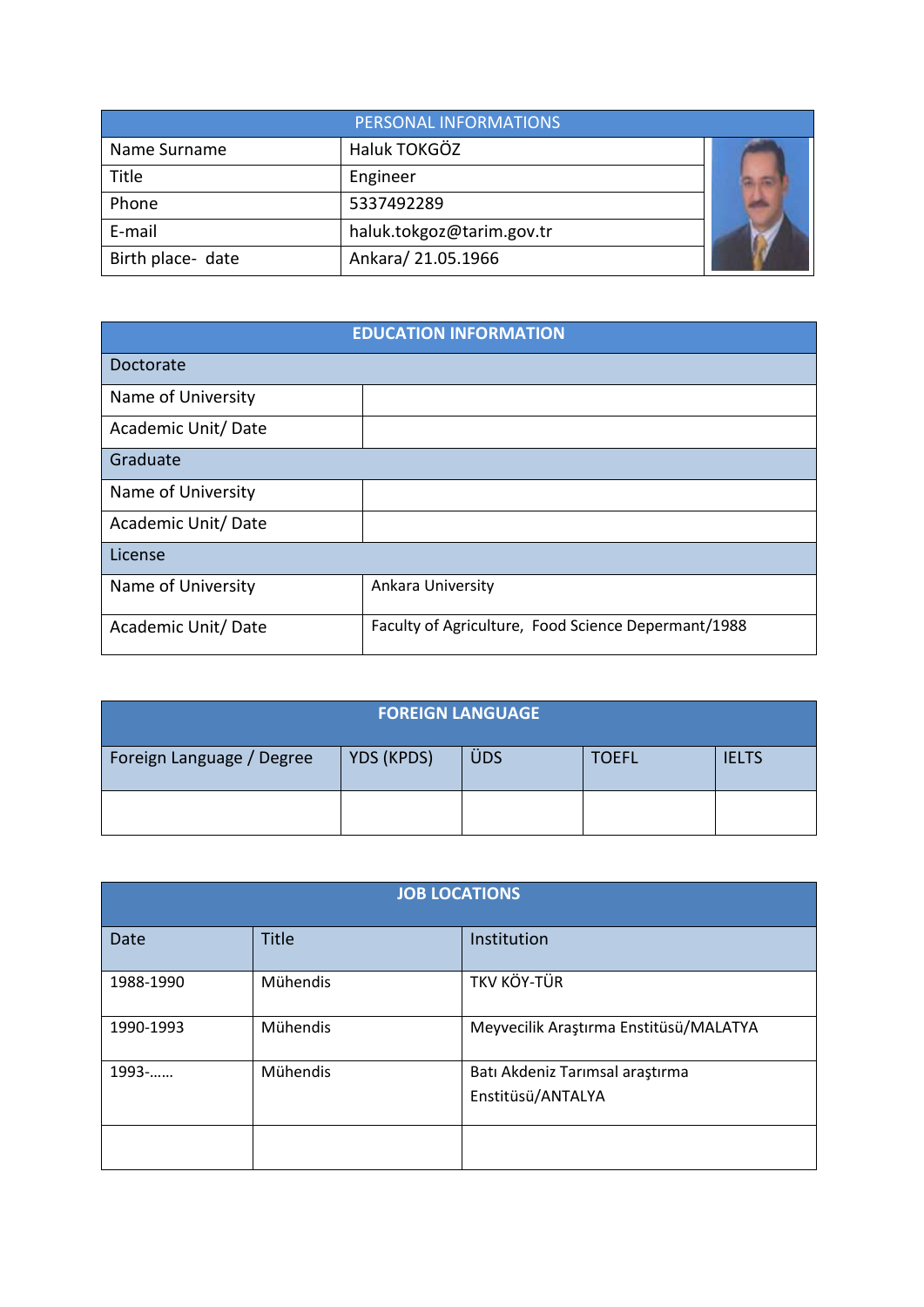#### **PROJECTS**

- 1. Some Charactersitics and Fatty Acid Compositions of Seeds from Important Pomegranate Cultivars (*Punica granatum* L.) Grown in Turkey (2006-2007, TÜBİTAK, TOVAG, 106O265,).
- 2. Pepper (*Capsicum frutescens*) Breeding to Use in Pickle Production (2007-2010, TAGEM, Researcher).
- 3. Adaptation of Some Early Fig Varieties on West Mediterranean Region of Turkey (2007-2010, TAGEM, Researcher).
- 4. Effect of Light, pH, Storage Temperature and Duration on Some Quality Parameters of Blood Orange Juice (2008-2010, TAGEM, Project Leader).
- 5. Infrasutructure Project to Build Medicinal and Aromatic Plants Researcl Laboratory (2008-2010, DPT, Researcher).
- 6. Effects of Grafting on Some Physical, Chemical and Sensorial Quality Parameters Watermelon *(Citrullus lanatus)* (2010-2012, TAGEM, Project Leader).
- 7. Production of Dried Pomegranate Aril and The Effects of Drying Methods Packaging Technique and Storage Time on It's Quality Parameters (2010-2013, TAGEM, Project Leader).
- 8. Improvement of F1 Hybrid Vegetable Varieties and Qualified Lines Project In Turkey (2010-2014, TÜBİTAK, KAMAG, Researcher).
- 9. Collection and Characterization of Myrtles (*Myrtus communis* L.) Grown on Antalya Natural Flora (2012-2015, TAGEM, Researcher).
- 10. Evaluation The Effect of Different Drying Techniques and Storage Time on Chemical Composition of Some Thymus/Origanum Genus (2013-2015, TAGEM, Researcher).
- 11. Investigation The Quality Parameters of Some Commercial Medicinal and Aromatic Plant's Oils (2013-2015, TAGEM, Researcher).
- 12. The Effects of Different Debittering Methods on Flavonoid Content in Traditional bitter Orange Peel Jam (2013-2015, TAGEM, Researcher).
- 13. Determination The Antibacterial and Antifungal Effects of Essential oil of Some Thymus and Origanum Genus Grown in Antalya Natural Flora (2013-2016, TAGEM, Researcher).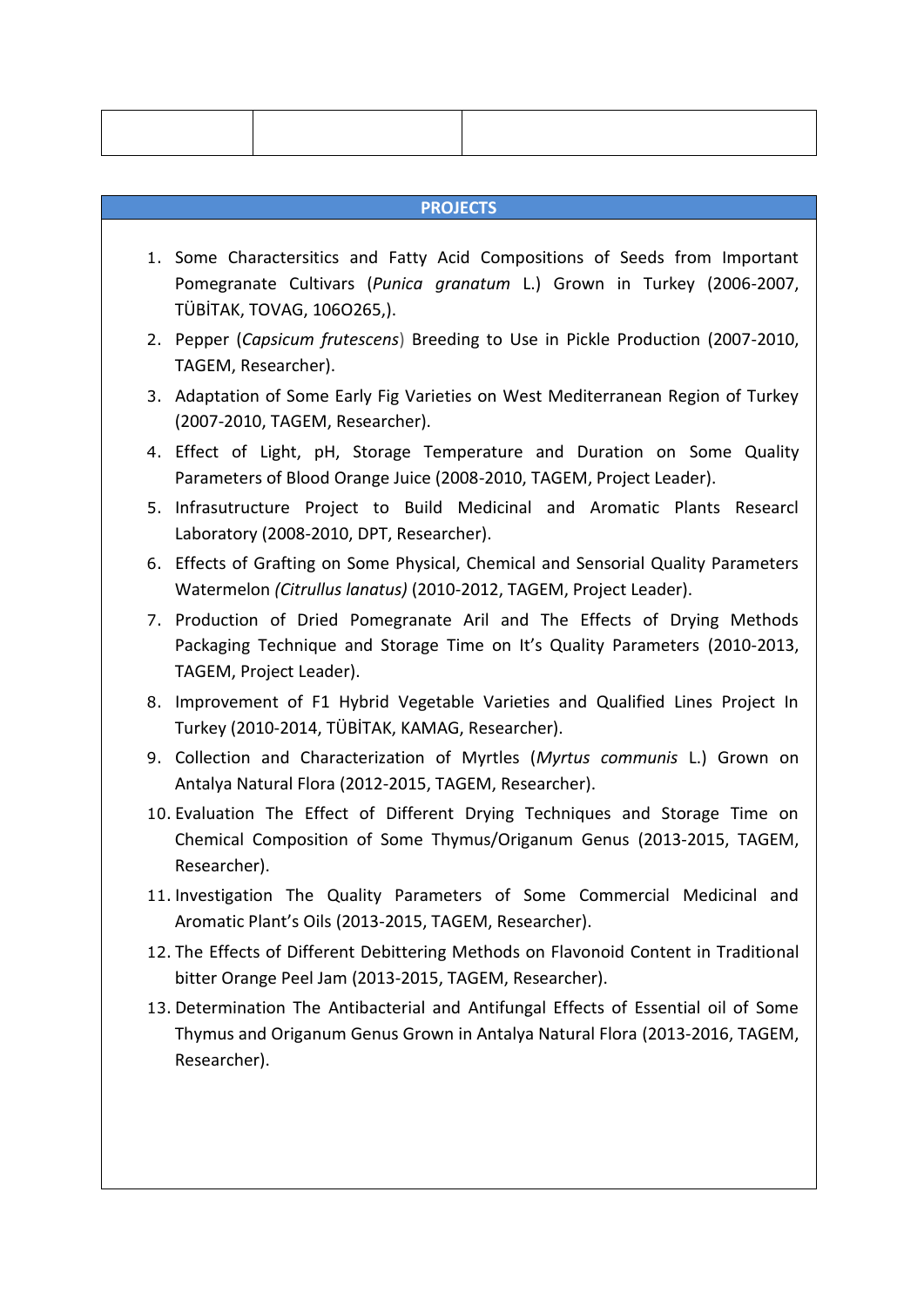# **PAPERS**

# Papers of pressed international journal (refereed)

- **1.** Toker, R., Gölükcü, M., Tokgöz, H., Tepe, S., 2013. Organic Acids and Sugar Compositions of Some Loquat Cultivars (*Eriobotrya japonica* L.) Grown in Turkey. Tarim Bilimleri Dergisi- Journal of Agricultural Sciences, 19: 121-128.
- **2.** Kıralan, M., Gölükcü, M., Tokgöz, H., 2009. Oil and Conjugated Linolenic Acid Contents of Seeds from Important Pomegranate Cultivars (*Punica granatum* L.) Grown in Turkey. JAOCS 86: 985-990.

Papers of pressed national journal (refereed)

- 1. Yıldız Turgut, D., Tokgöz, H., Gölükcü, M., Toker, R., Bayır Yeğin, A., 2016. The effects of different debittering methods on total phenolic matter and flavonoid content in traditional bitter orange peel jam. Gıda, 41 (3): 155-162.
- 2. Gölükcü, M., Toker, R., Tokgöz, H., Kadiroğlu, A., 2015. Oil content and fatty acid composition of some peanut (*Arachis hypogaea*) cultivars grown in Antalya conditions. Gıda, 41 (1): 31-36.
- 3. Toker, R., Gölükcü, M., Tokgöz, H., Özdemir, M., Yıldız Turgut, D., 2015. Oil content and fatty acid composition of some pecan cultivars. Akademik Gıda, 13 (4): 299-303.
- 4. Gölükcü, M., Toker, R., Tokgöz, H., Yıldız Turgut, D., 2015. Bitter orange (*Citrus aurantium* L.) peel essential oil compositions obtained with different methods. Derim, 32 (2): 161-170.
- 5. Gölükcü, M., Toker, R., Tokgöz, H., 2014. Effects of different infusion times and temperatures on some quality parameters of mountain tea (*Sideritis congesta*). Gıda 39 (3): 155-162.
- 6. Yıldız Turgut, D., Gölükcü, M., Tokgöz, H., 2014. Pomegranate and possibilities as food products. Türkiye Tohumcular Birliği Dergisi, 3 (9): 47-49.
- 7. Tokgöz, H., Gölükcü, M., Toker, 2013. Effect of light, pH, storage temperature and duration on some quality parameters of blood orange juice. Gıda Teknolojileri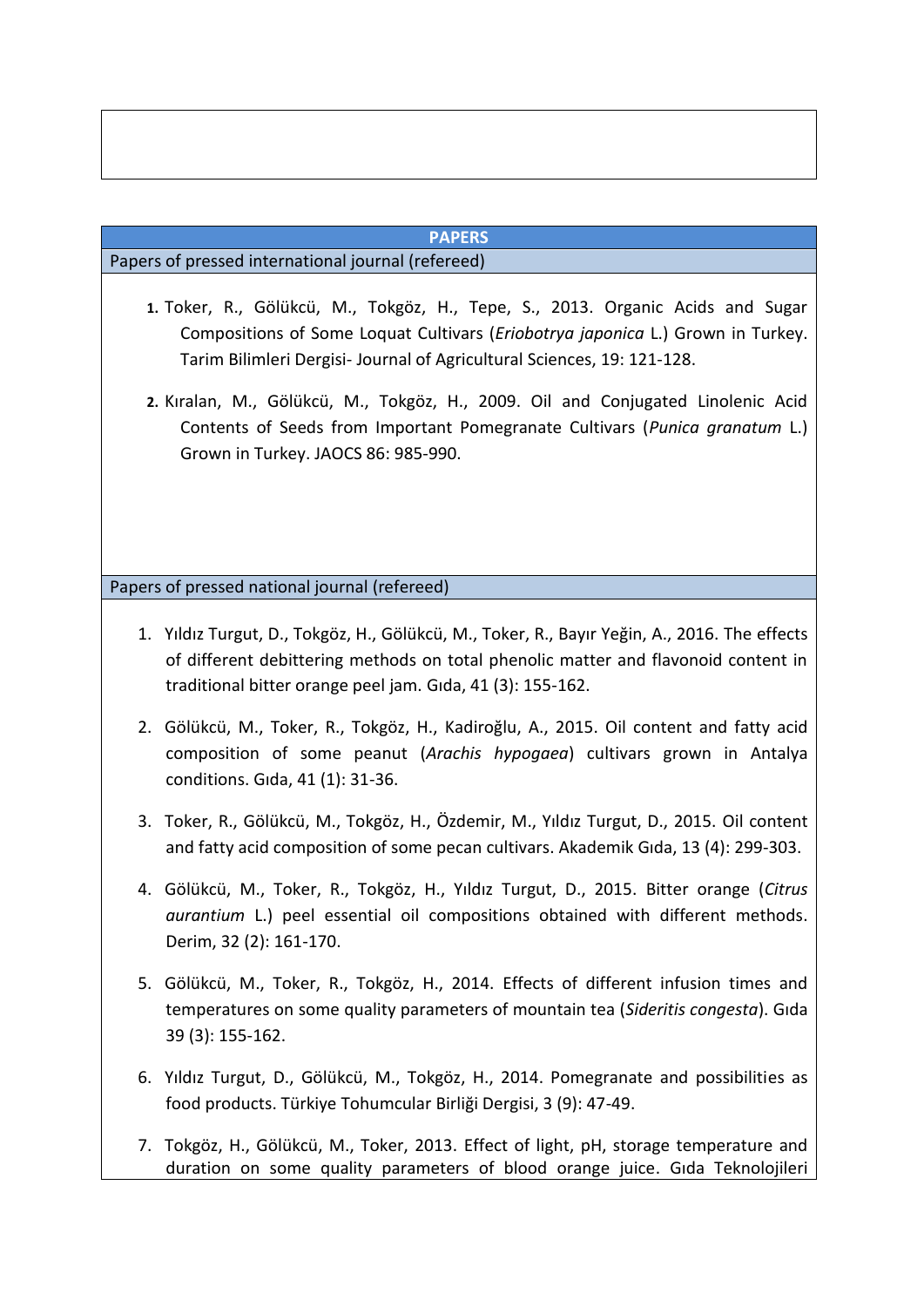Elektronik Dergisi, 8 (3): 1-9.

- 8. Gölükcü, M., Toker, R., Tokgöz, H., 2011. Influence of harvesting time on sugar and organic acid compositions of pomegranate juice. Gıda, 36 (6): 335-341.
- 9. Tokgöz, H., Gölükcü, M., Toker, R., 2010. Determination of convenient Moro blood orange for juice production and the effect of light, storage temperature and ph on the anthocyanin stability of the product. Derim, 27 (2): 22-32.
- 10. Toker, R., Gölükcü, M., Tokgöz, H., Tepe, S., 2010. Research on determination of some quality parameters of important loquat cultivars (*Eriobotrya japonica*) grown in Turkey. Gıda, 35 (4): 275-282.
- 11. Tokgöz, H., Gölükcü, M., 2009. Evaluation methods of citrus fruits and their impacts on human health. Hasad-Gıda, 24 (284): 44-48.
- 12. Gölükcü, M., Tokgöz, H., 2008. Some properties of important pomegranate (*Punica granatum*) cultivar's seeds grown in Turkey. Gıda, 33 (6): 281-290
- 13. Gölükcü, M., Tokgöz H., 2008. Some quality parameters of pomegranate juices obtained from important pomegranate (*Punica granatum*) cultivars grown in Turkey. Hasad Gıda, 23 (274): 26-31.
- 14. Gölükcü, M., Tokgöz, H., Çelikyurt, M.A., 2005. The properties of pomegranate seed and fatty acid composition of its seed oil. Derim, 22(2): 33-40.
- 15. Gölükcü, M., Tokgöz, H., 2005. Acrylamide formation mechanism in foods and ıts effects on human health. Derim, 22(1): 41-48.
- 16. Tokgöz, H., Topuz, A., Gölükcü, M., 2004. Some chemical properties of grapefruit (*Citrus paradise*) grown by conventional integrated and organic methods. Gıda 29(6):457-463.

# Papers of presented international symposium

- **1.** Tokgöz, H., Gölükcü, M., Toker, R., Yıldız Turgut, D., 2014. Effects of Extraction Techniques on Compositions of Bergamot (*Citrus bergamia*) Peel Essential Oil. 45th International Symposium on Essential Oils, 7-10 Eylül 2014, İstanbul. 1 (Özel sayı): 131. (Poster).
- **2.** Toker, R., Gölükcü, M., Tokgöz, H., Uysal, F., Çınar, N., 2014. Changes in Compositions of *Origanum majorana* and *Origanum syriacum* Essential Oils Depends on The Drying Temperatures. 45th International Symposium on Essential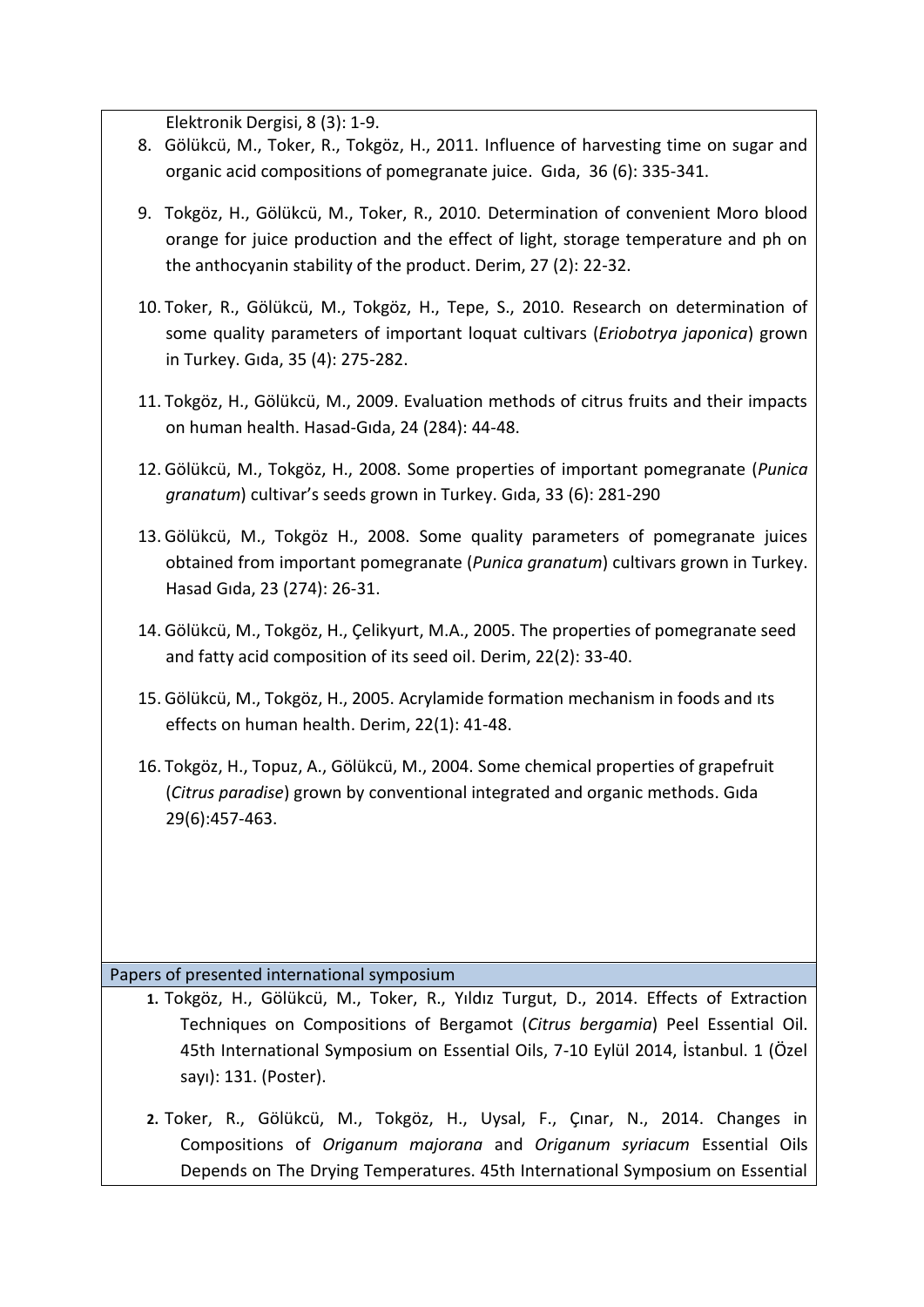Oils, 7-10 Eylül 2014, İstanbul. 1 (Özel sayı): 186.

- **3.** Toker, R., Uysal, F., Çınar, N., Gölükcü, M., Tokgöz, H., 2014. Effects of Drying Tecniques on Essential Oil Compositions of *Origanum onites* and *Origanum vulgare*. 45th International Symposium on Essential Oils, 7-10 Eylül 2014. İstanbul. 1 (Özel sayı): 187. (Poster).
- **4.** Toker, R., Yıldız Turgut, D., Gölükcü, M., Tokgöz, H., 2014. Evaluation of Changes in Lemon (*Citrus limon*) Essential Oil Compositions Obtained by Different Extraction Techniques. 45th International Symposium on Essential Oils, 7-10 Eylül 2014, İstanbul. 1 (Özel sayı): 132. (Poster).
- **5.** Toker, R., Gölükcü, M., Tokgöz, H., 2013. Effects of drying methods and drying temperature on the quality of bay leaf (*Laurus nobilis*). The 2nd International Symposium on Traditional, 24-26 October 2013. Poster, s: 658. Struga, Makedonya.
- **6.** Toker, R., Gölükcü, M., Tokgöz, H., The effects of distillation time on essential oil composition of *Origanum minutiflorum* O. Schwarz et P.H. Davis. The First Mediterranean Symposium on Medicinal and Aromatic Plants, p: 103. KKTC.
- **7.** Gölükcü, M., Çınar, O., Tokgöz, H., Toker, R., 2013. Fatty acid and essential oil composition of *Vitex agnus-castus* berry. The First Mediterranean Symposium on Medicinal and Aromatic Plants, p:292, Gazimagosa, KKTC.
- **8.** Gölükcü, M., Tokgöz, H., Kıralan, M., Tekin, A., 2007. Some properties and fatty acid composition of seeds from important pomegranate cultivars (*Punica granatum*) grown in Turkey. 2nd International Congress on Food And Nutrition. 24 - 26 October 2007, İstanbul.

Papers of presented national symposium

- **1.** Tokgöz, H., Gölükcü, M., Toker, R., Furat, Ş., 2015. Oil content and fatty acid composition of some sesame (*Sesamum indicum*) cultivars. YABİTED II. Bitkisel Yağ Kongresi, 7-9 May 2015, (Poster) p:62. Tekirdağ.
- **2.** Tokgöz, H., Toker, R., Gölükcü, M., Çetin, M.D., 2015. Oil content and fatty acid composition of some cotton cultivars' seeds. YABİTED II. Bitkisel Yağ Kongresi, 7-9 May 2015, (Poster) p:59. Tekirdağ.
- **3.** Toker, R., Gölükcü, M., Tokgöz, H., Kocatürk, M., 2015. Oil content and fatty acid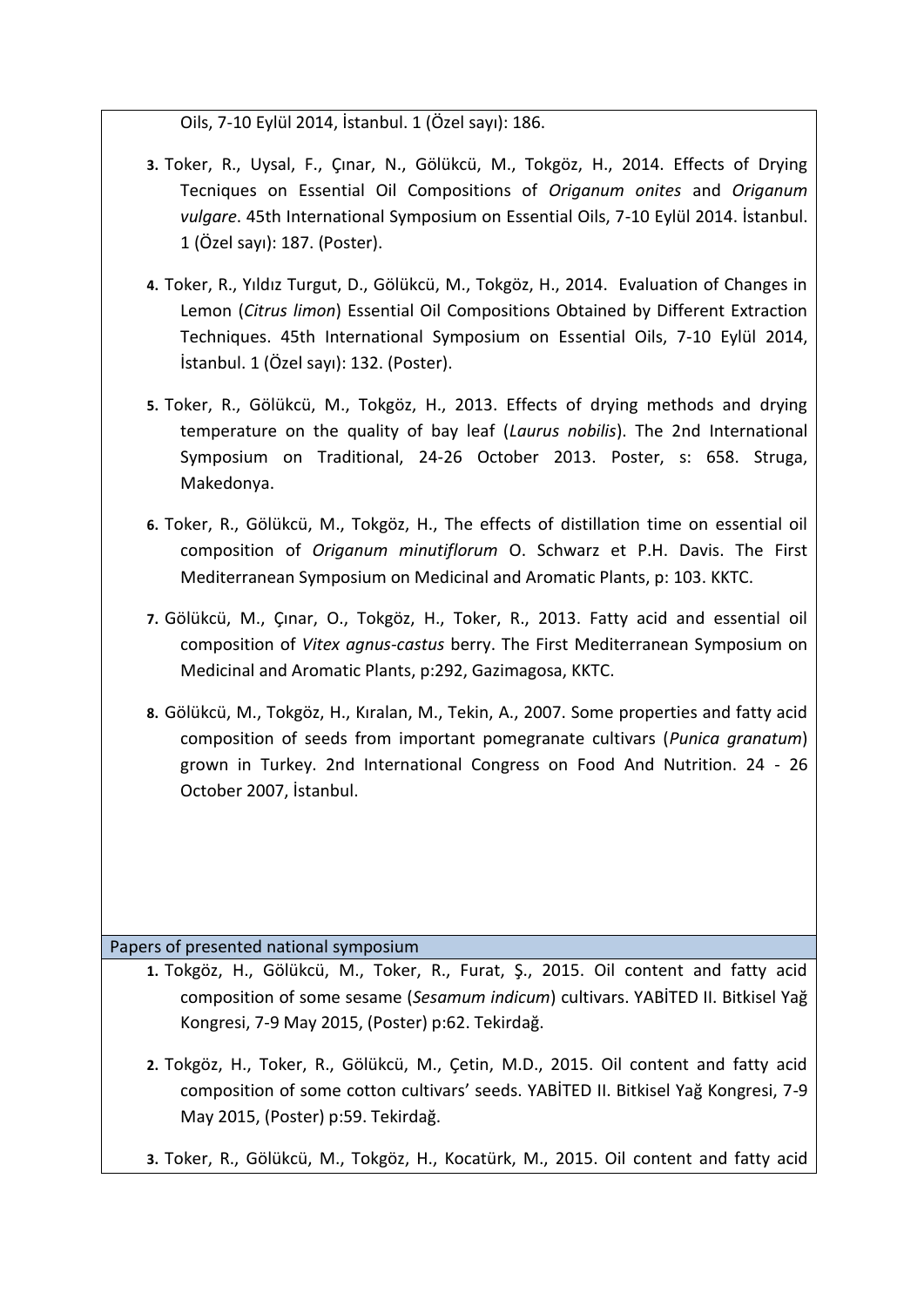composition of some soybean cultivars and lines. YABİTED II. Bitkisel Yağ Kongresi, 7-9 May 2015, (Poster) p:61. Tekirdağ.

- **4.** Yıldız Turgut, D., Toker, R., Gölükcü, M., Tokgöz, H., 2015. Effects of adding bergamot peel essential oil on sensorial quality and fatty acid composition of olive oil. YABİTED II. Bitkisel Yağ Kongresi, 7-9 May 2015, (Poster) p:65. Tekirdağ.
- **5.** Gölükcü, M., Toker, R., Tokgöz, H., Çelikyurt, M.A., Tuğrul Ay, S., 2014. Structural analysis of medicinal and aromatic plant works. II.TAB Sempozyumu, 23-25 September 2014, (Oral presentation). Yalova.
- **6.** Toker, R., Gölükcü, M., Tokgöz, H., Uysal, F., Çınar, N., 2014. Effect of harvesting time on essential oil yield and composition of some Thymus/Origanum genus. II.TAB Sempozyumu, 23-25 September 2014, (Poster). Yalova.
- **7.** Tokgöz, H., Gölükcü, M., Toker, R., Yıldız Turgut, D., 2014. Effects of extraction techniques on essential oil composition of of blood orange (*Citrus sinensis* L. osbeck) peel. II.TAB Sempozyumu, 23-25 September 2014, (Poster). Yalova.
- **8.** Gölükcü, M., Toker, R., Tokgöz, H., Şahin, A., 2011. Influence of harvesting time on oil content and fatty acid composition of pomegranate seed. I. Ulusal Nar Kongresi, 13-15 May 2011, Bilecik.

#### **Others**

Gölükcü, M., Tokgöz, H., Toker, R., Çelikyurt, M.A., Tuğrul Ay, S., 2012. Tıbbi ve Aromatik Bitki İşletmelerinin Yapısal Analizi (Structural analysis of medicinal and aromatic plants Works). ISBN: 978-605-4672-08-0, Erdem Ofset, Antalya.

# **EDUCATION, CONGRESS AND SYMPOSIUM**

II.TAB Sempozyumu, 23-25 Eylül 2014, Yalova. YABİTED II. Bitkisel Yağ Kongresi, 7-9 Mayıs 2015, Tekirdağ 45th International Symposium on Essential Oils, 7-10 September 2014, İstanbul